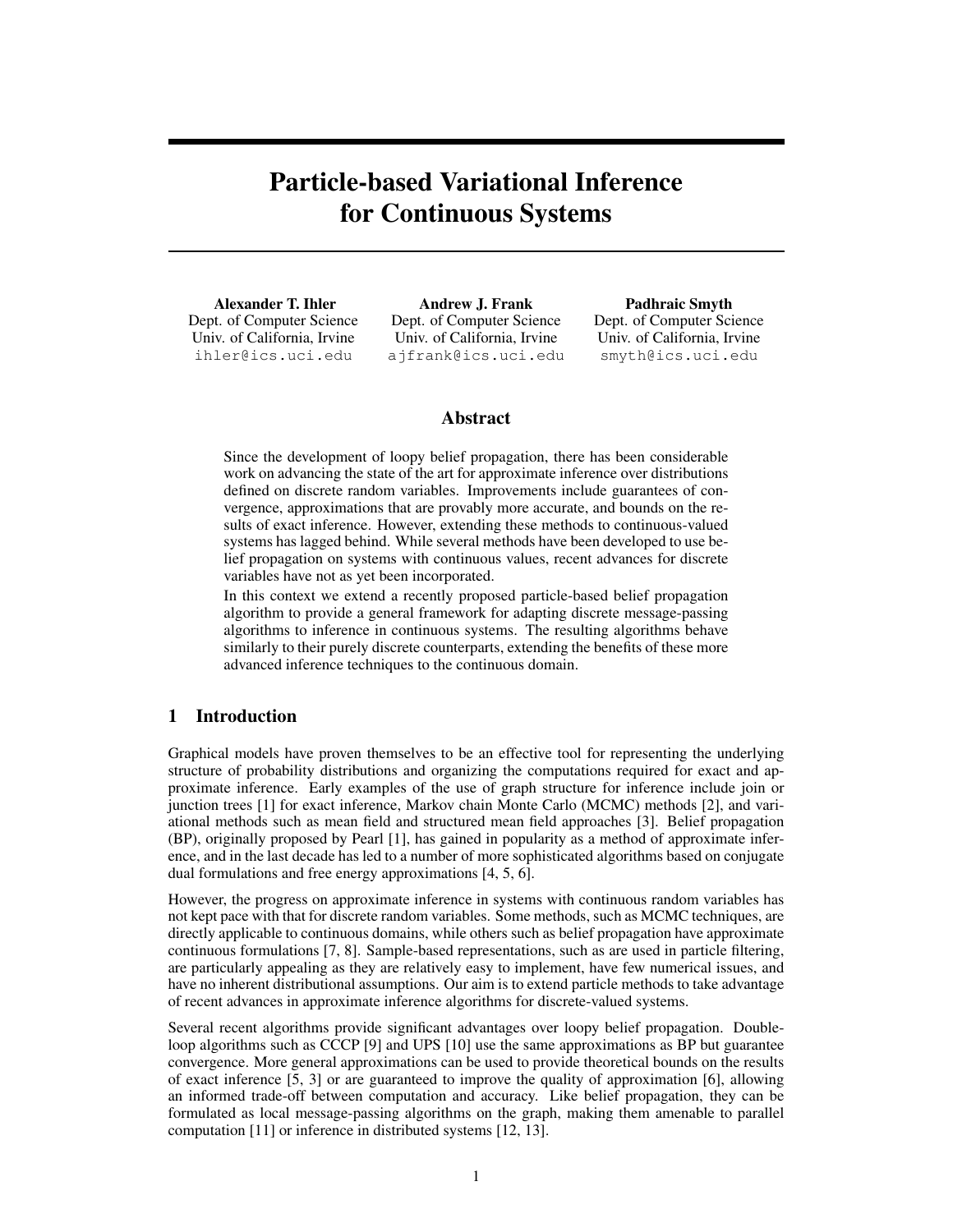In short, the algorithmic characteristics of these recently-developed algorithms are often better, or at least more flexible, than those of BP. However, these methods have not been applied to continuous random variables, and in fact this subject was one of the open questions posed at a recent NIPS workshop [14].

In order to develop particle-based approximations for these algorithms, we focus on one particular technique for concreteness: tree-reweighted belief propagation (TRW) [5]. TRW represents one of the earliest of a recent class of inference algorithms for discrete systems, but as we discuss in Section 2.2 the extensions of TRW can be incorporated into the same framework if desired.

The basic idea of our algorithm is simple and extends previous particle formulations of exact inference [15] and loopy belief propagation [16]. We use collections of samples drawn from the continuous state space of each variable to define a discrete problem, "lifting" the inference task from the original space to a restricted, discrete domain on which TRW can be performed. At any point, the current results of the discrete inference can be used to re-select the sample points from a variable's continuous domain. This iterative interaction between the sample locations and the discrete messages produces a dynamic discretization that adapts itself to the inference results.

We demonstrate that TRW and similar methods can be naturally incorporated into the lifted, discrete phase of particle belief propagation and that they confer similar benefits on the continuous problem as hold in truly discrete systems. To this end we measure the performance of the algorithm on an Ising grid, an analogous continuous model, and the sensor localization problem. In each case, we show that tree-reweighted particle BP exhibits behavior similar to TRW and produces significantly more robust marginal estimates than ordinary particle BP.

## 2 Graphical Models and Inference

Graphical models provide a convenient formalism for describing structure within a probability distribution  $p(X)$  defined over a set of variables  $X = \{x_1, \ldots, x_n\}$ . This structure can then be applied to organize computations over  $p(X)$  and construct efficient algorithms for many inference tasks, including optimization to find a maximum a posteriori (MAP) configuration, marginalization, or computing the likelihood of observed data.

## 2.1 Factor Graphs

Factor graphs [17] are a particular type of graphical model that describe the factorization structure of the distribution p(X) using a bipartite graph consisting of *factor* nodes and *variable* nodes. Specifically, suppose such a graph G consists of factor nodes  $F = \{f_1, \ldots, f_m\}$  and variable nodes  $X = \{x_1, \ldots, x_n\}$ . Let  $X_u \subseteq X$  denote the neighbors of factor node  $f_u$  and  $F_s \subseteq F$  denote the neighbors of variable node  $x_s$ . Then, G is consistent with a distribution  $p(X)$  if and only if

$$
p(x_1, ..., x_n) = \frac{1}{Z} \prod_{u=1}^m f_u(X_u).
$$
 (1)

In a common abuse of notation, we use the same symbols to represent each variable node and its associated variable  $x_s$ , and similarly for each factor node and its associated function  $f_u$ . Each factor  $f_u$  corresponds to a strictly positive function over a subset of the variables. The graph connectivity captures the conditional independence structure of  $p(X)$ , enabling the development of efficient exact and approximate inference algorithms  $[1, 17, 18]$ . The quantity  $Z$ , called the partition function, is also of importance in many problems; for example in normalized distributions such as Bayes nets, it corresponds to the probability of evidence and can be used for model comparison.

A common inference problem is that of computing the marginal distributions of  $p(X)$ . Specifically, for each variable  $x_s$  we are interested in computing the marginal distribution

$$
p_s(x_s) = \int_{X \setminus x_s} p(X) \, \partial X.
$$

For discrete-valued variables  $X$ , the integral is replaced by a summation.

When the variables are discrete and the graph G representing  $p(X)$  forms a tree (G has no cycles), marginalization can be performed efficiently using the belief propagation or sum-product algorithm [1, 17]. For inference in more general graphs, the junction tree algorithm [19] creates a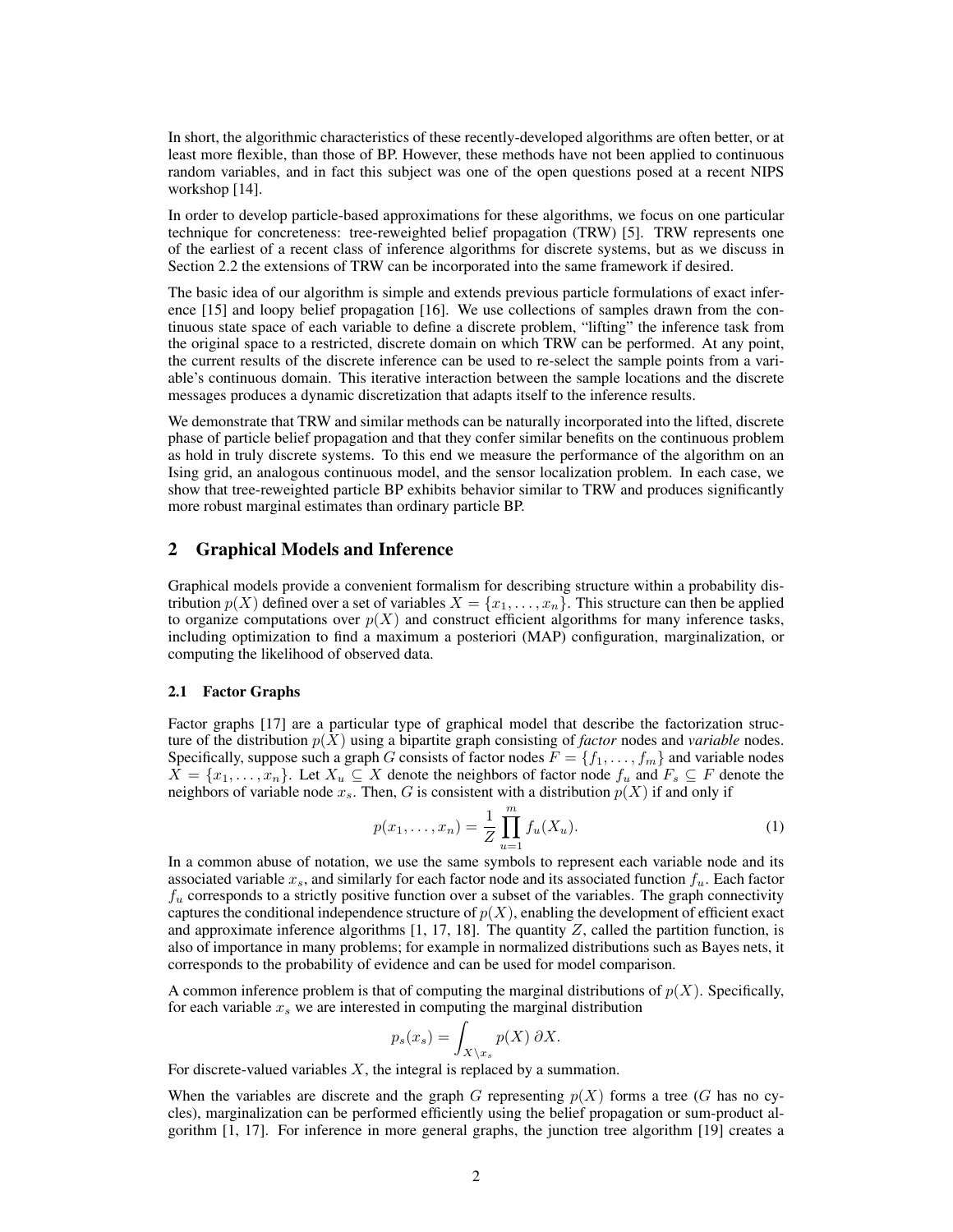tree-structured hypergraph of G and then performs inference on this hypergraph. The computational complexity of this process is  $O(nd^b)$ , where d is the number of possible values for each variable and  $b$  is the maximal clique size of the hypergraph. Unfortunately, for even moderate values of  $d$ , this complexity becomes prohibitive for even relatively small b.

#### 2.2 Approximate Inference

Loopy BP [1] is a popular alternative to exact methods and proceeds by iteratively passing "messages" between variable and factor nodes in the graph as though the graph were a tree (ignoring cycles). The algorithm is exact when the graph is tree-structured and can provide excellent approximations in some cases even when the graph has loops. However, in other cases loopy BP may perform poorly, have multiple fixed points, or fail to converge at all.

Many of the more recent varieties of approximate inference are framed explicitly as an optimization of local approximations over locally defined cost functions. Variational or free-energy based approaches convert the problem of exact inference into the optimization of a free energy function over the set of realizable marginal distributions M, called the *marginal polytope* [18]. Approximate inference then corresponds to approximating the constraint set and/or energy function. Formally,

$$
\max_{\boldsymbol{\mu} \in \mathcal{M}} \mathbb{E}_{\boldsymbol{\mu}}[\log P(X)] + \mathbb{H}(\boldsymbol{\mu}) \approx \max_{\boldsymbol{\mu} \in \widehat{\mathcal{M}}} \mathbb{E}_{\boldsymbol{\mu}}[\log P(X)] + \widehat{\mathbb{H}}(\boldsymbol{\mu})
$$

where  $\mathbb H$  is the entropy of the distribution corresponding to  $\mu$ . Since the solution  $\mu$  may not correspond to the marginals of any consistent joint distribution, these approximate marginals are typically referred to as *pseudomarginals*. If both the constraints in  $\mathcal M$  and approximate entropy  $\mathbb H$  decompose locally on the graph, the optimization process can be interpreted as a message-passing procedure, and is often performed using fixed-point equations like those of BP.

Belief propagation can be understood in this framework as corresponding to an outer approximation  $\mathcal{M} \supset \mathcal{M}$  enforcing local consistency and the Bethe approximation to  $\mathbb{H}$  [4]. This viewpoint provides a clear path to directly improve upon the properties of BP, leading to a number of different algorithms. For example, CCCP [9] and UPS [10] make the same approximations but use an alternative, direct optimization procedure to ensure convergence. Fractional belief propagation [20] corresponds to a more general Bethe-like approximation with additional parameters, which can be modified to ensure that the cost function is convex and used with convergent algorithms [21]. A special case includes tree-reweighted belief propagation [5], which both ensures convexity and provides an upper bound on the partition function  $Z$ . The approximation of  $M$  can also be improved using cutting plane methods, which include additional, higher-order consistency constraints on the pseudomarginals [6]. Other choices of local cost functions lead to alternative families of approximations [8].

Overall, these advances have provided significant improvements in the state of the art for approximate inference in discrete-valued systems. They provide increased flexibility, theoretical bounds on the results of exact inference, and can provably increase the quality of the estimates. However, these advances have not been carried over into the continuous domain.

For concreteness, in the rest of the paper we will use tree-reweighted belief propagation (TRW) [5] as our inference method of choice, although the same ideas can be applied to any of the discussed inference algorithms. As we will see shortly, the details specific to TRW are nicely encapsulated and can be swapped out for those of another algorithm with minimal effort.

The fixed-point equations for TRW lead to a message-passing algorithm similar to BP, defined by

$$
m_{x_s \to f_u}(x_s) \propto \prod_{f_v \in F_s} \frac{m_{f_v \to x_s}(x_s)^{\rho_v}}{m_{f_u \to x_s}(x_s)} \quad , \quad m_{f_u \to x_s}(x_s) \propto \sum_{X_u \backslash x_s} f_u(X_u)^{1/\rho_u} \prod_{x_t \in X_u \backslash x_s} m_{x_t \to f_u}(x_t)
$$
\n
$$
(2)
$$

The parameters  $\rho_v$  are called edge weights or appearance probabilities. For TRW, the  $\rho$  are required to correspond to the fractional occurrence rates of the edges in some collection of tree-structured subgraphs of G. The choice of  $\rho$  affects the quality of the approximation; the tightest upper bound can be obtained via a convex optimization of  $\rho$  which computes the pseudomarginals as an inner loop.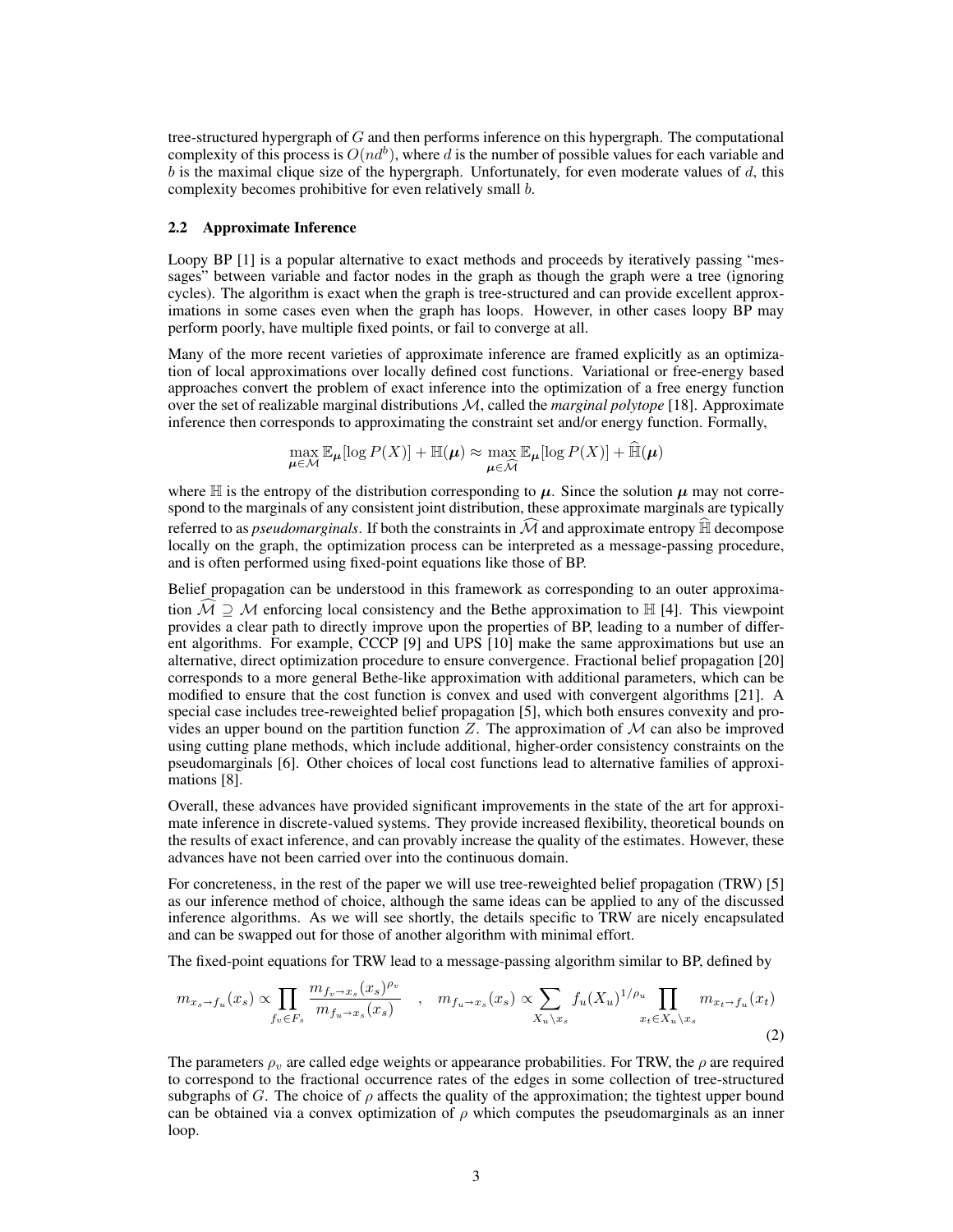# 3 Continuous Random Variables

For continuous-valued random variables, many of these algorithms cannot be applied directly. In particular, any reasonably fine-grained discretization produces a discrete variable whose domain size  $d$  is quite large. The domain size is typically exponential in the dimension of the variable and the complexity of the message-passing algorithms is  $O(nd^b)$ , where n is the total number of variables and  $b$  is the number of variables in the largest factor. Thus, the computational cost can quickly become intractable even with pairwise factors over low dimensional variables. Our goal is to adapt the algorithms of Section 2.2 to perform efficient approximate inference in such systems.

For time-series problems, in which  $G$  forms a chain, a classical solution is to use sequential Monte Carlo approximations, generally referred to as particle filtering [22]. These methods use samples to define an adaptive discretization of the problem with fine granularity in regions of high probability. The stochastic nature of the discretization is simple to implement and enables probabilistic assurances of quality including convergence rates which are independent of the problem's dimensionality. (In sufficiently few dimensions, deterministic adaptive discretizations can also provide a competitive alternative, particularly if the factors are analytically tractable [23, 24].)

#### 3.1 Particle Representations for Message-Passing

Particle-based approximations have been extended to loopy belief propagation as well. For example, in the nonparametric belief propagation (NBP) algorithm [7], the BP messages are represented as Gaussian mixtures and message products are approximated by drawing samples, which are then smoothed to form new Gaussian mixture distributions. A key aspect of this approach is the fact that the product of several mixtures of Gaussians is also a mixture of Gaussians, and thus can be sampled from with relative ease. However, it is difficult to see how to extend this algorithm to more general message-passing algorithms, since for example the TRW fixed point equations (2) involve ratios and powers of messages, which do not have a simple form for Gaussian mixtures and may not even form finitely integrable functions.

Instead, we adapt a recent particle belief propagation (PBP) algorithm [16] to work on the treereweighted formulation. In PBP, samples (particles) are drawn for each variable, and each message is represented as a set of weights over the available values of the target variable. At a high level, the procedure iterates between sampling particles from each variable's domain, performing inference over the resulting discrete problem, and adaptively updating the sampling distributions. This process is illustrated in Figure 1. Formally, we define a proposal distribution  $W_s(x_s)$  for each variable  $x_s$ such that  $W_s(x_s)$  is non-zero over the domain of  $x_s$ . Note that we may rewrite the factor message computation (2) as an importance reweighted expectation:

$$
m_{f_u \to x_s}(x_s) \propto \mathop{\mathbb{E}}_{X_u \setminus x_s} \left[ f_u(X_u)^{1/\rho_u} \prod_{x_t \in X_u \setminus x_s} \frac{m_{x_t \to f_u}(x_t)}{W_t(x_t)} \right] \tag{3}
$$

Let us index the variables that are neighbors of factor  $f_u$  as  $X_u = \{x_{u_1}, \ldots, x_{u_b}\}.$  Then, after sampling particles  $\{x_s^{(1)}, \cdots, x_s^{(N)}\}$  from  $W_s(x_s)$ , we can index a particular assignment of particle values to the variables in  $X_u$  with  $X_u^{(\vec{j})} = [x_{u_1}^{(j_1)}, \dots, x_{u_b}^{(j_b)}]$ . We then obtain a finite-sample approximation of the factor message in the form

$$
m_{f_u \to x_{u_k}}\left(x_{u_k}^{(j)}\right) \propto \frac{1}{N^{b-1}} \sum_{\vec{i}: i_k = j} \left[ f_u\left(X_u^{(\vec{i})}\right)^{1/\rho_u} \prod_{l \neq k} \frac{m_{x_{u_l} \to f_u}\left(x_{u_l}^{(i_l)}\right)}{W_{x_{u_l}}\left(x_{u_l}^{(i_l)}\right)} \right] \tag{4}
$$

In other words, we construct a Monte Carlo approximation to the integral using importance weighted samples from the proposal. Each of the values in the message then represents an estimate of the continuous function (2) evaluated at a single particle. Observe that the sum is over  $N^{b-1}$  elements, and hence the complexity of computing an entire factor message is  $O(N^b)$ ; this could be made more efficient at the price of increased stochasticity by summing over a random subsample of the vectors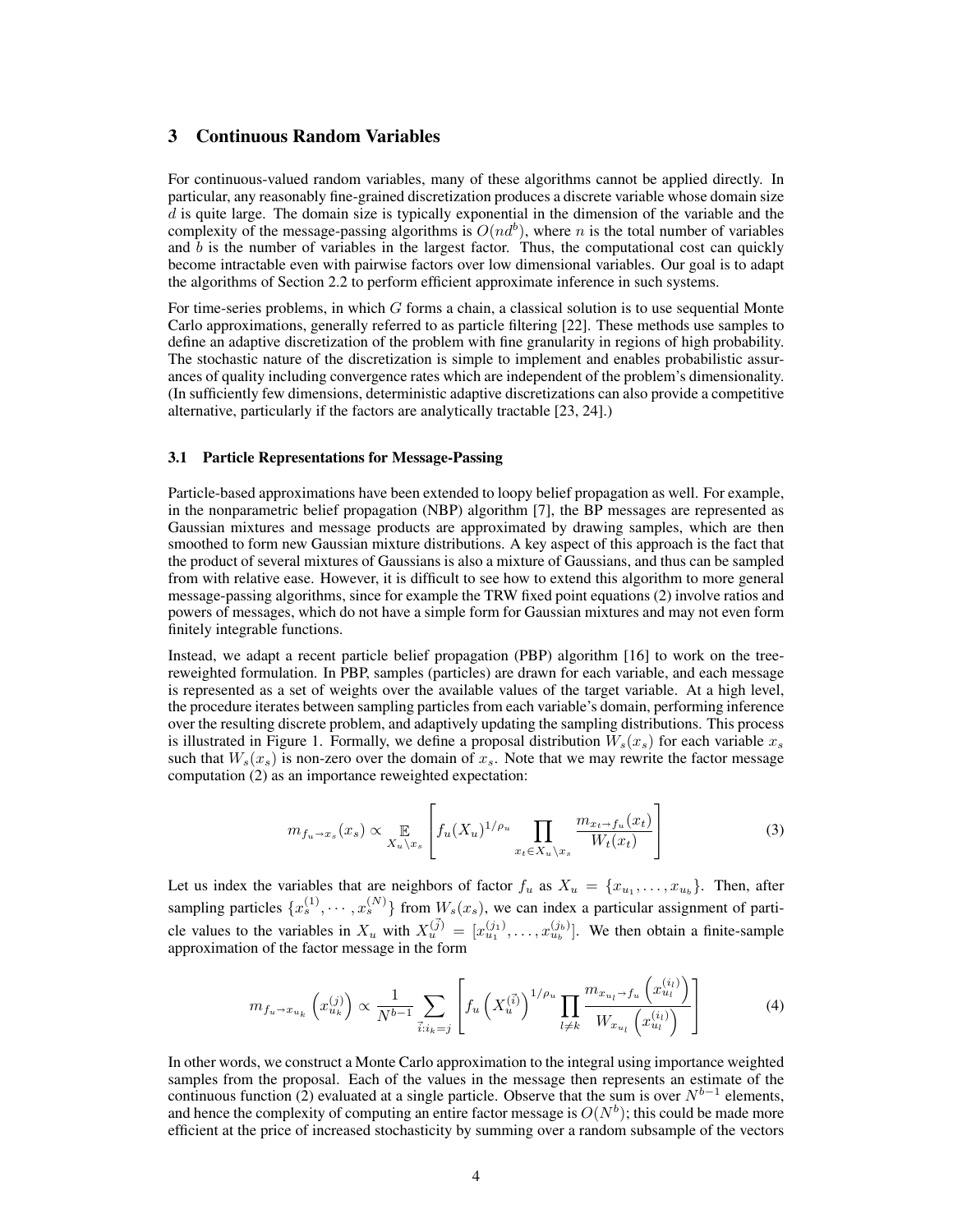

Figure 1: Schematic view of particle-based inference. (1) Samples for each variable provide a dynamic discretization of the continuous space; (2) inference proceeds by optimization or messagepassing in the discrete space; (3) the resulting local functions can be used to change the proposals  $W_s(\cdot)$  and choose new sample locations for each variable.

 $\vec{i}$ . Likewise, we compute variable messages and beliefs as simple point-wise products:

$$
m_{x_s \to f_u}\left(x_s^{(j)}\right) \propto \frac{\prod_{f_v \in F_s} m_{f_v \to x_s} \left(x_s^{(j)}\right)^{\rho_v}}{m_{f_u \to x_s}\left(x_s^{(j)}\right)} \quad , \quad b_s(x_s^{(j)}) \propto \prod_{f_v \in F_s} m_{f_v \to x_s} \left(x_s^{(j)}\right)^{\rho_v} \quad (5)
$$

This parallels the development in [16], except here we use factor weights  $\vec{\rho}$  to compute messages according to TRW rather than standard loopy BP.

Just as in discrete problems, it is often desirable to obtain estimates of the log partition function for use in goodness-of-fit testing or model comparison. Our implementation of TRW-PBP gives us a stochastic estimate of an upper bound on the true partition function. Using other message passing approaches that fit into this framework, such as mean field, can provide a similar a lower bound. These bounds provide a possible alternative to Monte Carlo estimates of marginal likelihood [25].

#### 3.2 Rao-Blackwellized Estimates

Quantities about  $x<sub>s</sub>$  such as expected values under the pseudomarginal can be computed using the samples  $x_s^{(i)}$ . However, for any given variable node  $x_s$ , the incoming messages to  $x_s$  given in (4) are defined in terms of the importance weights and sampled values of the neighboring variables. Thus, we can compute an estimate of the messages and beliefs defined in  $(4)$ –(5) at arbitrary values of  $x_s$ , simply by evaluating (4) at that point. This allows us to perform *Rao-Blackwellization*, conditioning on the samples at the neighbors of  $x_s$  rather than using  $x_s$ 's samples directly.

Using this trick we can often get much higher quality estimates from the inference for small N. In particular, if the variable state spaces are sufficiently small that they can be discretized (for example, in 3 or fewer dimensions the discretized domain size  $d$  may be manageable) but the resulting factor domain size,  $d^b$ , is intractably large, we can evaluate (4) on the discretized grid for only  $O(dN^{b-1})$ . More generally, we can substitute a larger number of samples  $N' \gg N$  with cost that grows only linearly in  $N'$ .

#### 3.3 Resampling and Proposal Distributions

Another critical point is that the efficiency of this procedure hinges on the quality of the proposal distributions  $W_s$ . Unfortunately, this forms a circular problem – W must be chosen to perform inference, but the quality of  $W$  depends on the distribution and its pseudomarginals. This interdependence motivates an attempt to learn the sampling distributions in an online fashion, adaptively updating them based on the results of the partially completed inference procedure. Note that this procedure depends on the same properties as Rao-Blackwellized estimates: that we be able to compute our messages and beliefs at a new set of points given the message weights at the other nodes.

Both [15] and [16] suggest using the current belief at each iteration to form a new proposal distribution. In [15], parametric density estimates are formed using the message-weighted samples at the current iteration, which form the sampling distributions for the next phase. In [16], a short Metropolis-Hastings MCMC sequence is run at a single node, using the Rao-Blackwellized belief estimate to compute an acceptance probability. A third possibility is to use a sampling/importance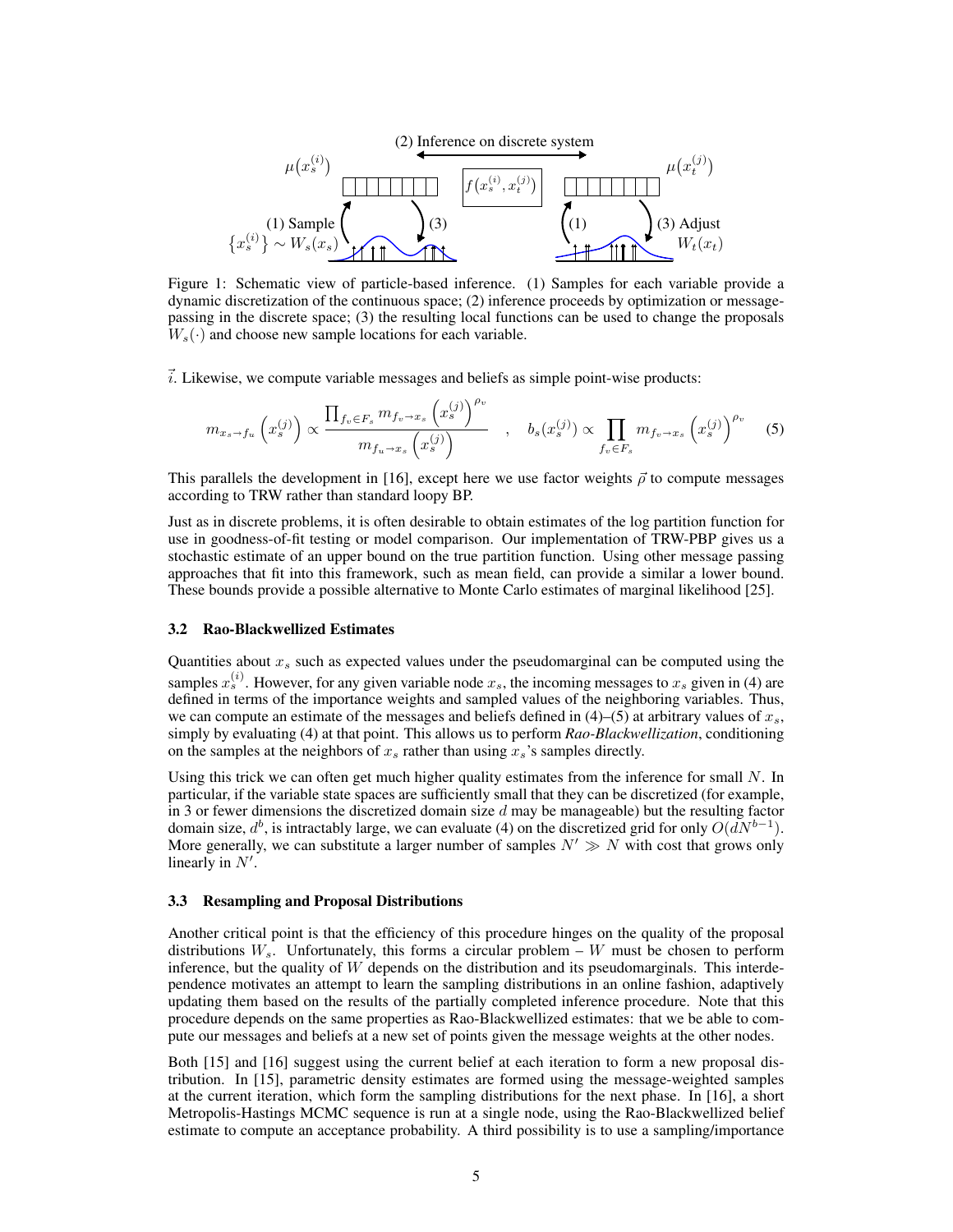

Figure 2: 2-D Ising model performance. L1 error for PBP (left) and TRW-PBP (center) for varying numbers of particles; (right) PBP and TRW-PBP juxtaposed to reveal the gap for high  $\eta$ .

resampling (SIR) procedure, drawing a large number of samples, computing weights, and probabilistically retaining only  $N$ . In our experiments we draw samples from the current beliefs, as approximated by Rao-Blackwellized estimation over a fine grid of particles. For variables in more than 2 dimensions, we recommend the Metropolis-Hastings approach.

## 4 Ising-like Models

The Ising model corresponds to a graphical model, typically a grid, over binary-valued variables with pairwise factors. Originating in statistical physics, similar models are common in many applications including image denoising and stereo depth estimation. Ising models are well understood, and provide a simple example of how BP can fail and the benefits of more general forms such as TRW. We initially demonstrate the behavior of our particle-based algorithms on a small  $(3 \times 3)$  lattice of binary-valued variables to compare with the exact discrete implementations, then show that the same observed behavior arises in an analagous continuous-valued problem.

#### 4.1 Ising model

Our factors consist of single-variable and pairwise functions, given by

$$
f(x_s) = \begin{bmatrix} 0.5 & 0.5 \end{bmatrix} \qquad f(x_s, x_t) = \begin{bmatrix} \eta & 1 - \eta \\ 1 - \eta & \eta \end{bmatrix} \tag{6}
$$

for  $\eta > 0.5$ . By symmetry, it is easy to see that the true marginal of each variable is uniform, [.5 .5]. However, around  $\eta \approx .78$  there is a phase transition; the uniform fixed point becomes unstable and several others appear, becoming more skewed toward one state or another as  $\eta$  increases. As the strength of coupling in an Ising model increases, the performance of BP often degrades sharply, while TRW is comparatively robust and remains near the true marginals [5].

Figure 2 shows the performance of PBP and TRW-PBP on this model. Each data point represents the median  $L_1$  error between the beliefs and the true marginals, across all nodes and 40 randomly initialized trials, after 50 iterations. The left plot (BP) clearly shows the phase shift; in contrast, the error of TRW remains low even for very strong interactions. In both cases, as  $N$  increases the particle versions of the algorithms converge to their discrete equivalents.

#### 4.2 Continuous grid model

The results for discrete systems, and their corresponding intuition, carry over naturally into continuous systems as well. To illustrate on an interpretable analogue of the Ising model, we use the same graph structure but with real-valued variables, and factors given by:

$$
f(x_s) = \exp\left(-\frac{x_s^2}{2\sigma_l^2}\right) + \exp\left(-\frac{(x_s - 1)^2}{2\sigma_l^2}\right) \qquad f(x_s, x_t) = \exp\left(-\frac{|x_s - x_t|^2}{2\sigma_p^2}\right). \tag{7}
$$

Local factors consist of bimodal Gaussian mixtures centered at 0 and 1, while pairwise factors encourage similarity using a zero-mean Gaussian on the distance between neighboring variables. We set  $\sigma_l = 0.2$  and vary  $\sigma_p$  analagously to  $\eta$  in the discrete model. Since all potentials are Gaussian mixtures, the joint distribution is also a Gaussian mixture and can be computed exactly.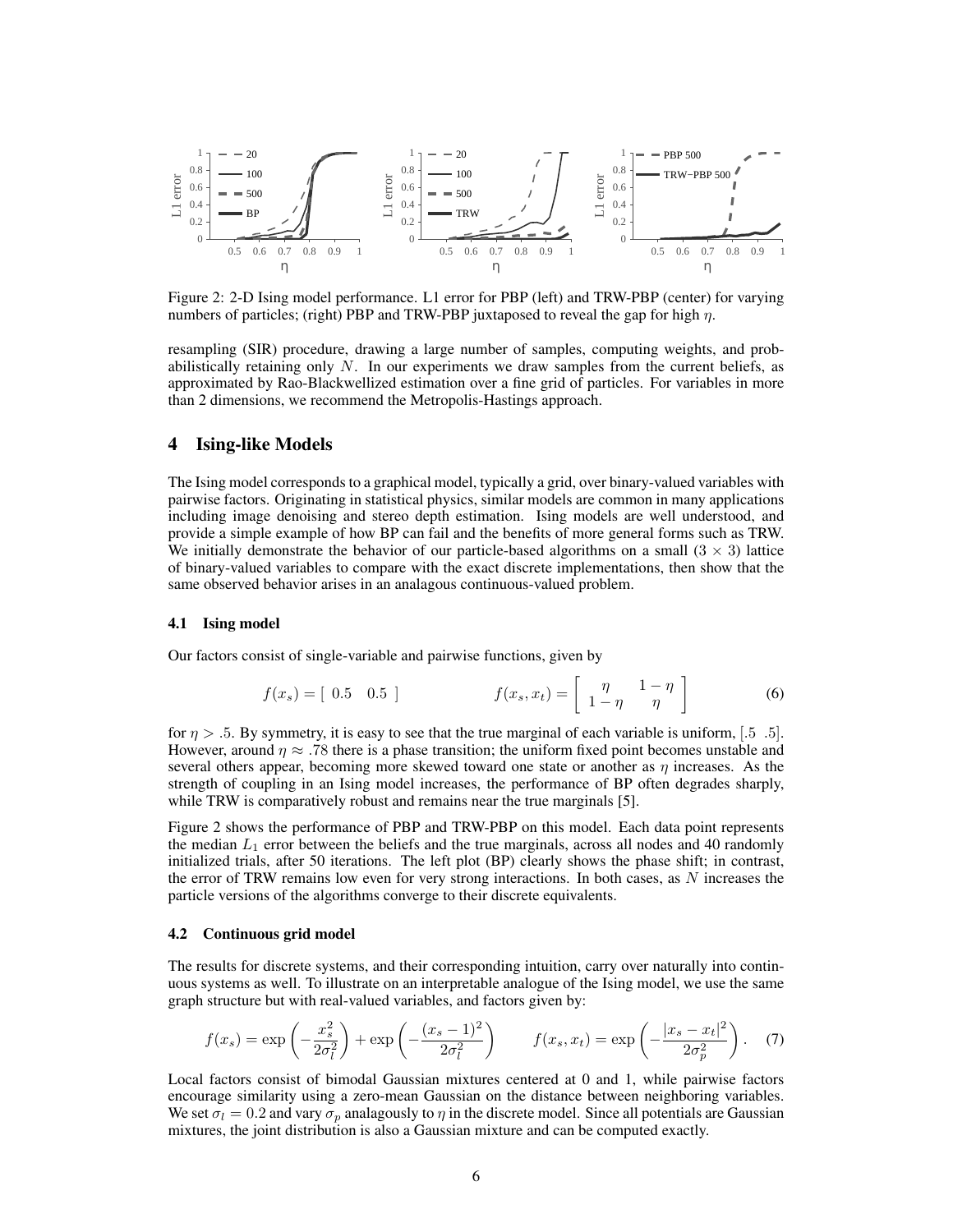

Figure 3: Continuous grid model performance. L1 error for PBP (left) and TRW-PBP (center) for varying numbers of particles; (right) PBP and TRW-PBP juxtaposed to reveal the gap for low  $\sigma_p$ .

Figure 3 shows the results of running PBP and TRW-PBP on the continuous grid model, demonstrating similar characteristics to the discrete model. The left panel reveals that our continuous grid model also induces a phase shift in PBP, much like that of the Ising model. For sufficiently small values of  $\sigma_p$  (large values on our transformed axis), the beliefs in PBP collapse to unimodal distributions with an  $L_1$  error of 1. In contrast, TRW-PBP avoids this collapse and maintains multi-modal distributions throughout; its primary source of error (0.2 at 500 particles) corresponds to overdispersed bimodal beliefs. This is expected in attractive models, in which BP tends to "overcount" information leading to underestimates of variance; TRW removes some of this overcounting and may overestimate uncertainty.

As mentioned in Section 3.1, we can use the results of TRW-PBP to compute an upper bound on the log partition function. We implement naive mean field within this same framework to achieve a lower bound as well. The resulting bounds, computed for a continuous grid model in which mean field collapses to a single mode, are shown in Figure 4. With sufficiently many particles, the values produced by TRW-PBP and MF inference bound the true value, as they should. With only 20 particles per variable, however, TRW-PBP occasionally fails and yields "upper bounds" below the true value. This is not surprising; the consistency guarantees associated with the importancereweighted expectation take effect only when  $N$  is sufficiently large.



Figure 4: Bounds on the log partition function.

## 5 Sensor Localization

We also demonstrate the presence of these effects in a simulation of a real-world application. *Sensor localization* considers the task of estimating the position of a collection of sensors in a network given noisy estimates of a subset of the distances between pairs of sensors, along with known positions for a small number of *anchor nodes*. Typical localization algorithms operate by optimizing to find the most likely joint configuration of sensor positions. A classical model consists of (at a minimum) three anchor nodes, and a Gaussian model on the noise in the distance observations.

In [12], this problem is formulated as a graphical model and an alternative solution is proposed using nonparametric belief propagation to perform approximate marginalization. A significant advantage of this approach is that by providing approximate marginals, we can estimate the degree of uncertainty in the sensor positions. Gauging this uncertainty can be particularly important when the distance information is sufficiently ambiguous that the posterior belief is multi-modal, since in this case the estimated sensor position may be quite far from its true value. Unfortunately, belief propagation is not ideal for identifying multimodality, since the model is essentially attractive. BP may underestimate the degree of uncertainty in the marginal distributions and (as in the case of the Ising-like models in the previous section) collapse into a single mode, providing beliefs which are misleadingly overconfident.

Figure 5 shows a set of sensor configurations where this is the case. The distance observations induce a fully connected graph; the edges are omitted for clarity. In this network the anchor nodes are nearly collinear. This induces a bimodal uncertainty about the locations of the remaining nodes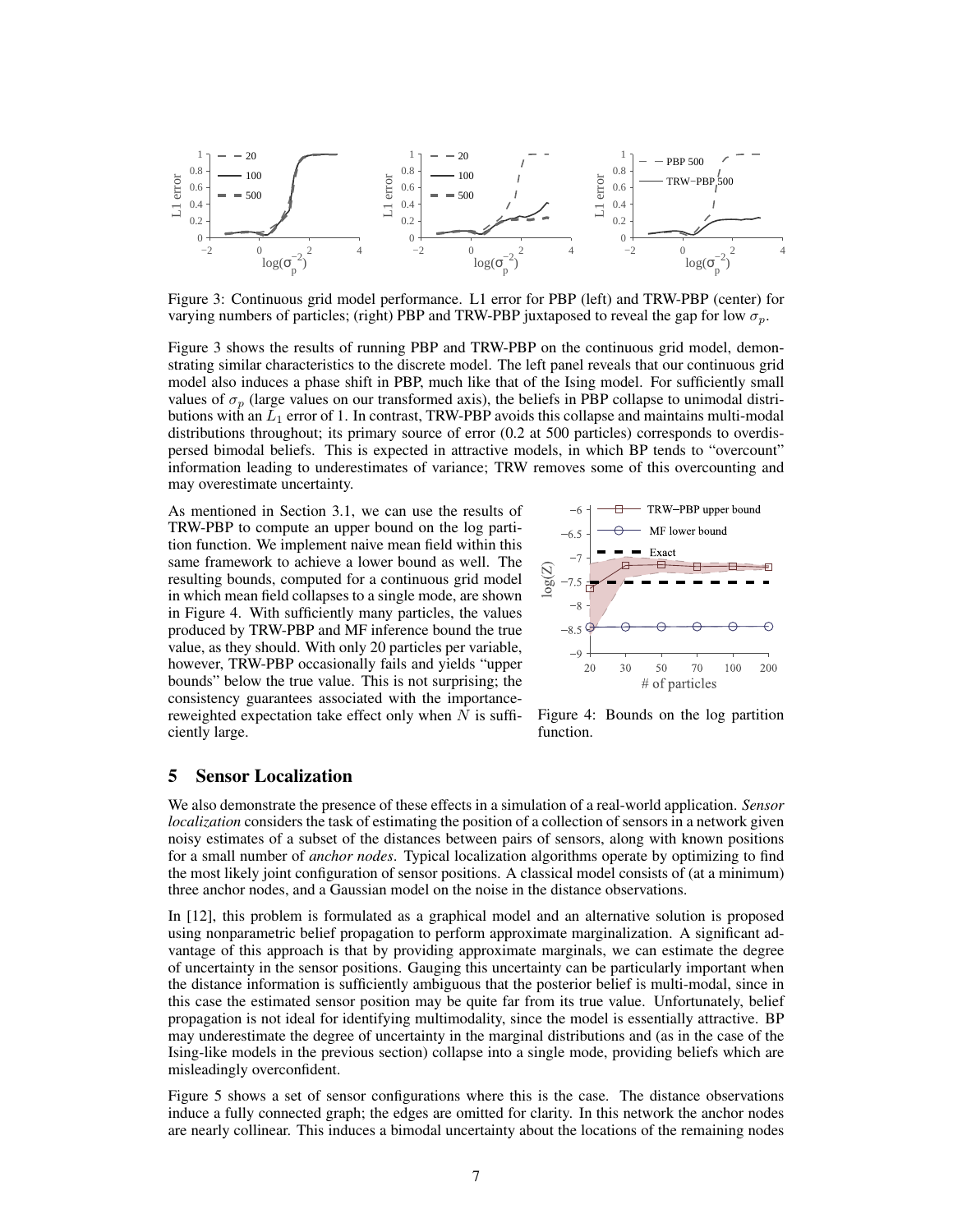

Figure 5: Sensor location belief at the target node. (a) Exact belief computed using importance sampling. (b) PBP collapses and represents only one of the two modes. (c) TRW-PBP overestimates the uncertainty around each mode, but represents both.

– the configuration in which they are all reflected across the crooked line formed by the anchors is nearly as likely as the true configuration. Although this example is anecdotal, it reflects a situation which can arise regularly in practice [26].

Figure 5a shows the true marginal distribution for one node, estimated exhaustively using importance sampling with  $5 \times 10^6$  samples. It shows a clear bimodal structure – a slightly larger mode near the sensor's true location and a smaller mode at a point corresponding to the reflection. In this system there is not enough information in the measurements to resolve the sensor positions. We compare these marginals to the results found using PBP.

Figure 5b displays the Rao-Blackwellized belief estimate for one node after 20 iterations of PBP with each variable represented by 100 particles. Only one mode is present, suggesting that PBP's beliefs have "collapsed," just as in the highly attractive Ising model. Examination of the other nodes' beliefs (not shown for space) confirms that all are unimodal distributions centered around their reflected locations. It is worth noting that PBP converged to the alternative set of unimodal beliefs (supporting the true locations) in about half of our trials. Such an outcome is only slightly better; an accurate estimate of confidence is equally important.

The corresponding belief estimate generated by TRW-PBP is shown in Figure 5c. It is clearly bimodal, with significant probability mass supporting both the true and reflected locations. Also, each of the two modes is less concentrated than the belief in 5b. As with the continuous grid model we see increased stability at the price of conservative overdispersion. Again, similar effects occur for the other nodes in the network.

# 6 Conclusion

We propose a framework for extending recent advances in discrete approximate inference for application to continuous systems. The framework directly integrates reweighted message passing algorithms such as TRW into the lifted, discrete phase of PBP. Furthermore, it allows us to iteratively adjust the proposal distributions, providing a discretization that adapts to the results of inference, and allows us to use Rao-Blackwellized estimates to improve our final belief estimates.

We consider the particular case of TRW and show that its benefits carry over directly to continuous problems. Using an Ising-like system, we argue that phase transitions exist for particle versions of BP similar to those found in discrete systems, and that TRW significantly improves the quality of the estimate in those regimes. This improvement is highly relevant to approximate marginalization for sensor localization tasks, in which it is important to accurately represent the posterior uncertainty.

The flexibility in the choice of message passing algorithm makes it easy to consider several instantiations of the framework and use the one best suited to a particular problem. Furthermore, future improvements in message-passing inference algorithms on discrete systems can be directly incorporated into continuous problems.

Acknowledgements: This material is based upon work partially supported by the Office of Naval Research under MURI grant N00014-08-1-1015.